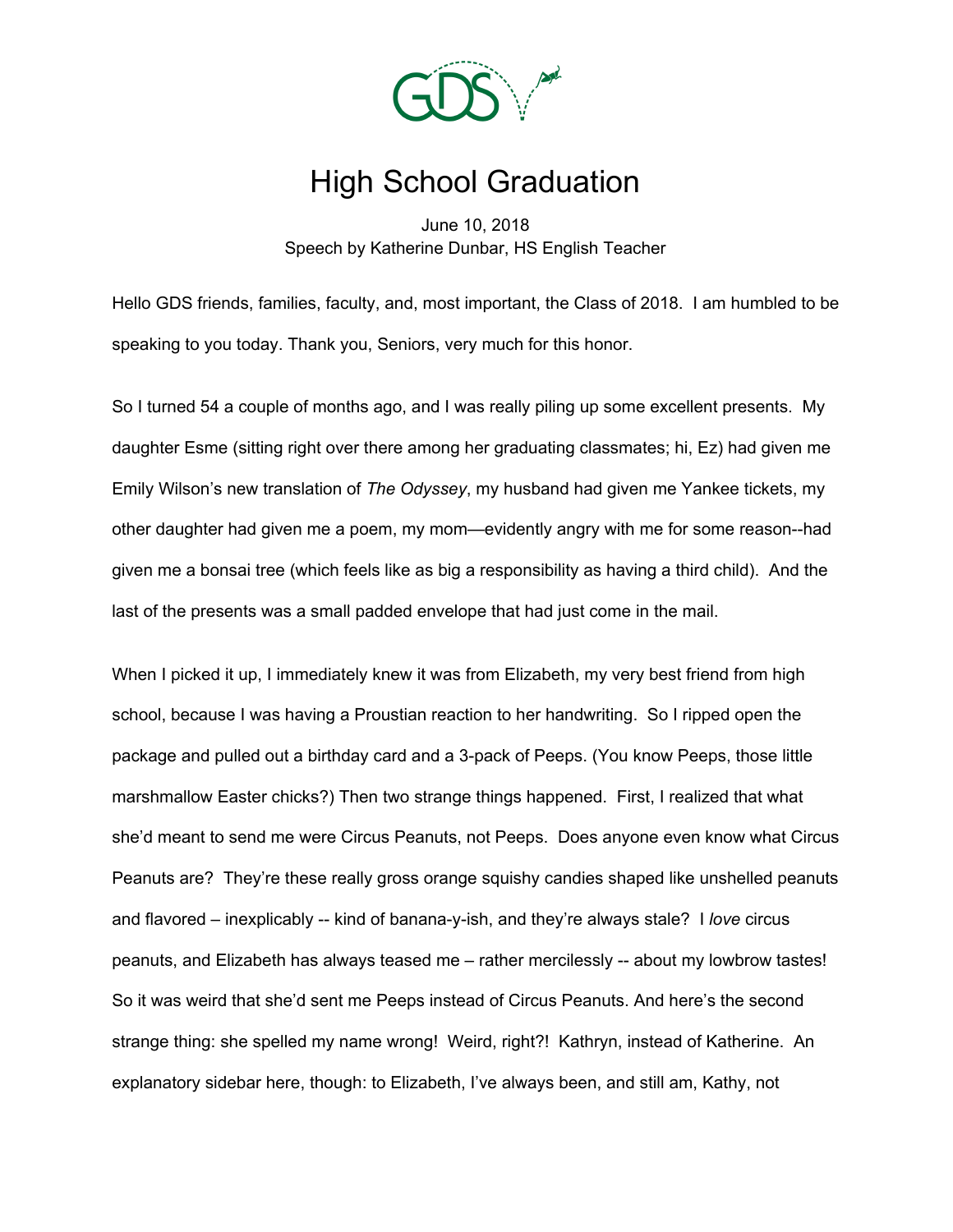Katherine. I turned myself into a Katherine on my first day at GDS, actually, when I was desperately searching for some way to tamp down my imposter fears – what did I know about teaching high school?! – and "Katherine" sounded much more teacher-serious than "Kathy." So Elizabeth's never actually called me Katherine.

But still, I felt pretty unsettled. Peeps and a misspelled name. I felt like something *really* steady – this deep friendship of 40 years – had suddenly shifted. Like two pieces – one that was us, and one that was my idea of us -- were somehow *slipping*. Not breaking apart or severing, nothing like that, but *slipping* from their perfect alignment.

But then the strangest part of all happened: I realized I was experiencing the power of our friendship more deeply at that moment than I had in a long time, and it was *because* of the slippage. Okay, hold on now because here comes some science: with that slippage comes friction. And from friction comes heat, right – and that heat, in the moment of slippage, warmed up the very thing that I – for a very unhappy second –feared was actually cooling down.

What I further realized is that we can never stop the slippage at the edge between these two enormous forces-- a thing and our idea of that thing. And frankly, we shouldn't even try. Because, as Toni Morrison has written, it's "at the edge, just at the fence, where the most interesting things happen."

So what we have to do is make sure that we use the slippage's friction-heat for good.

Let's practice on something easy, Class of 2018. Put yourself back in your 9<sup>th</sup>-grade self. Are you putting yourself there? Okay, now more specifically: put yourself in your 9<sup>th</sup>-grade English class. First, think about who you were then—who you *really* were. Now, *also* think about the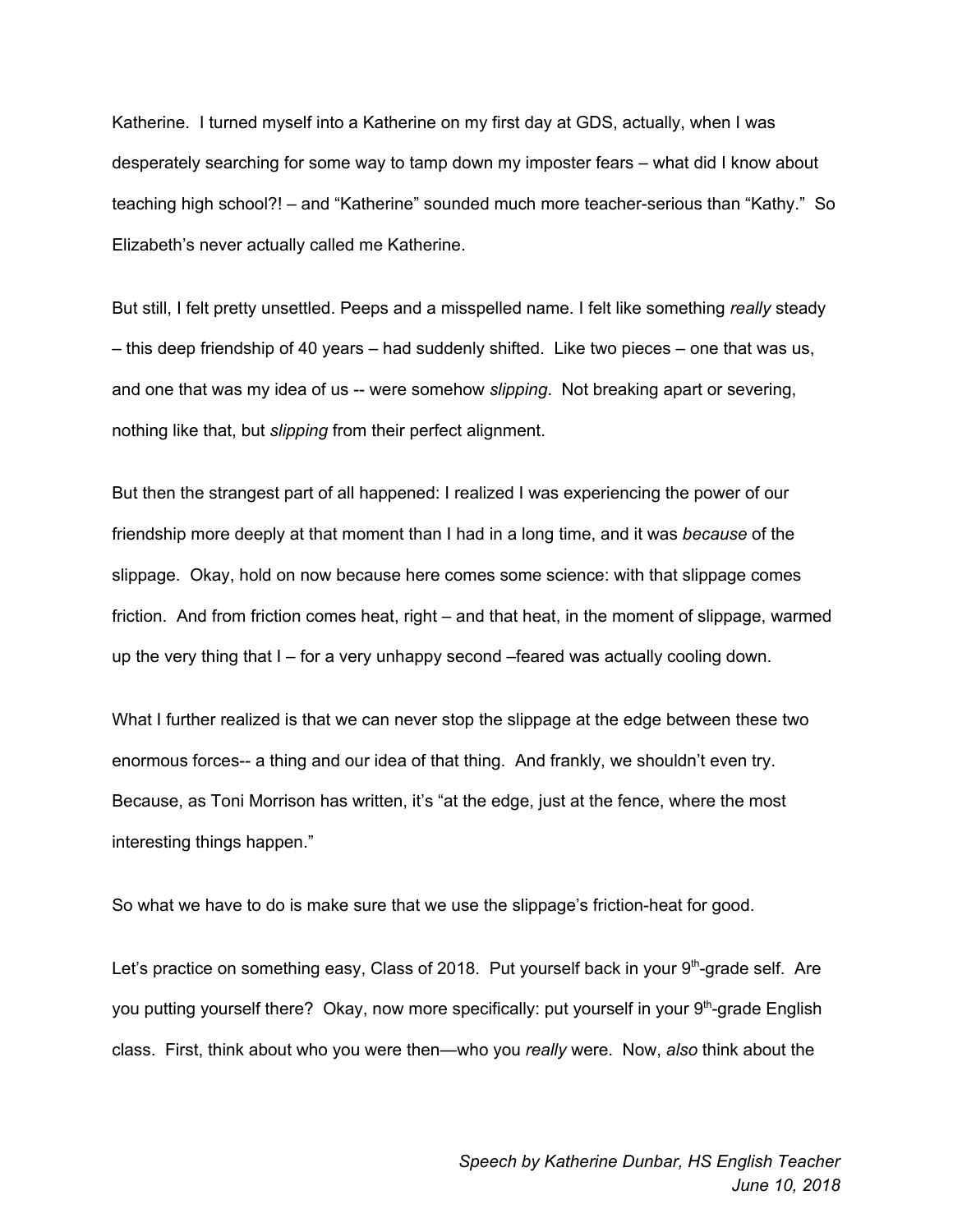idea you held of yourself back then. A little slippage, right? Wonderful delusions of grandeur? (I know, taught you!) A bucketful of vulnerabilities? (I *know*, I taught you!) But whatever the slippage between who you actually were and the idea you held about who you were -- *I* think created the friction-heat that got you to here, today. *So* gloriously.

And I can't think of another GDS class that has more powerfully converted slippage into heat. What a class you are.

Most stunning, when you saw a slip between the GDS you've lived for these past four years and the *idea* of GDS that we keep handing to you, you unflinchingly named that misalignment. And you turned that friction into real change. You sustained so many dynamic affinity and student groups: BSU, Triple A, Young Men of Color, FMG, GSA, BLB, Young Women of Color, Fusion, SDLC (to name just a handful of them). From your class came the vision for the Summit on Sexual Assault and Consent. It was this class that identified the need for -- and then pulled off -- a school-wide history lesson on racist language.

When you saw that slippage – when the things you were experiencing were not aligning with the idea of those things -- you took it into your own hands to turn the friction-heat of dissonance into gain instead of loss.

The much easier response to this dissonance between the thing and the idea of the thing would have been, simply, rage. Rage feels *so* good. A poet I like, Atsuro Riley, describes rage as the "salts and sugars [that] slow-crust (and sharp-gemify) along meat string." I love that description. Because *isn't* rage both sweet and savory – "salts and sugars" along the meat string? It so easily satisfies our softest *and* our sharpest hungers. But if you think of two pieces misaligning, when you set the edges on fire with rage, both pieces get so brittle, so charred, that they simply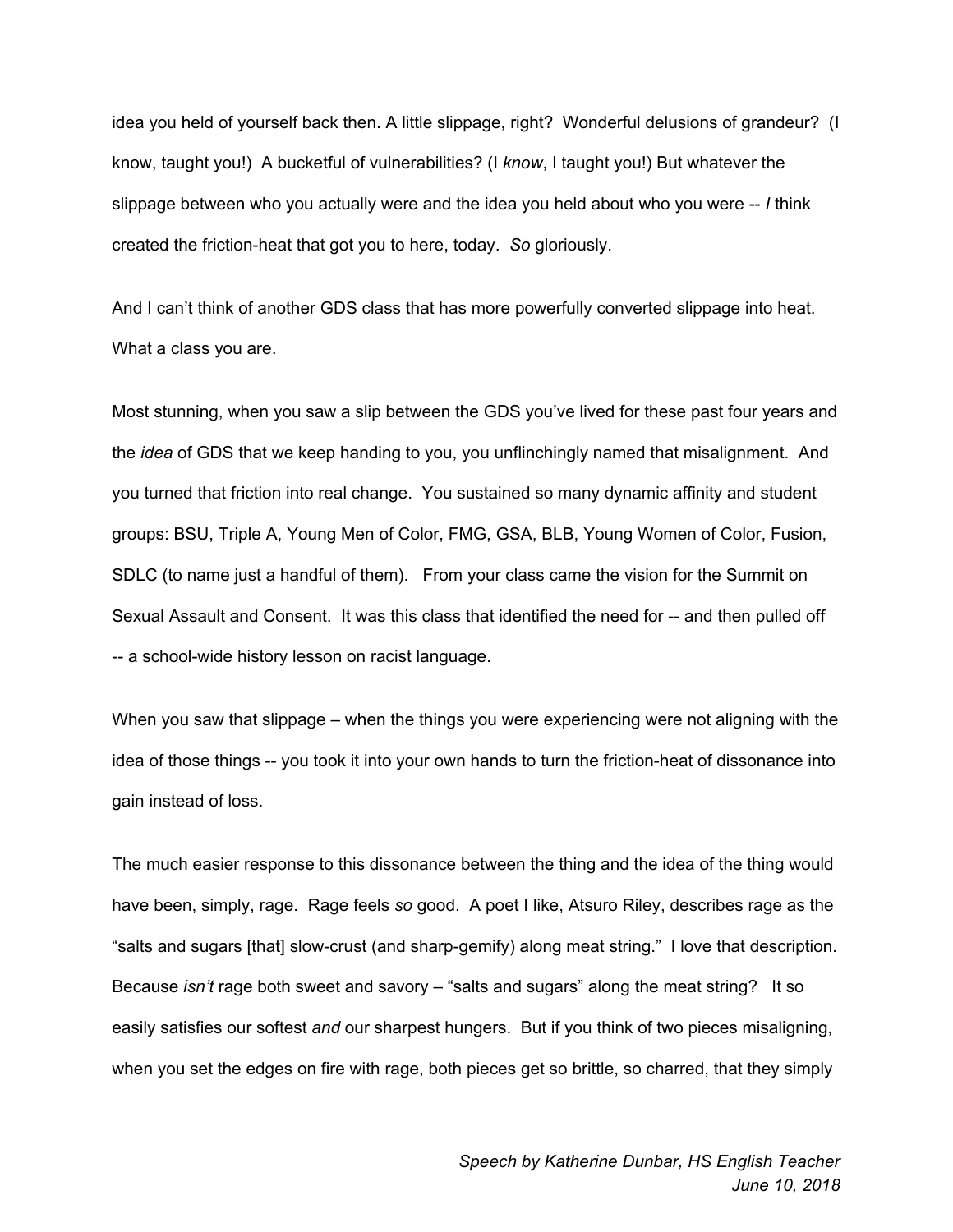disintegrate. So that's no good: rage brings immediate pleasure, yes, but the heat from rage alone doesn't produce change.

Another response to the slippage between the thing and the idea of the thing could be civility. That word goes down really easy – its sound is so smooth, so sibilant, with its soft-C start. Even it's T at the end sounds like a gentle D -- and that's exactly why it makes me nervous. Hard problems, excruciating misalignments, can't be so easily resolved. And I'm afraid that embedded in the salve of civility is an expectation of patience. When I'm urgently working to realign something dangerously misaligned, I don't want anyone trying to placate me with pleas for patience. And I wouldn't want any of you to unthinkingly accept demands for patience, either. Strategic patience on your own terms, yes. But patience demanded of you, if you are working hard for urgent change: think carefully first. Yes, we crucially need to listen to voices that are not our own, but we shouldn't walk into that aural arena assuming that it's a level playing field. It isn't. And those with power will be happy to remind you of the virtues of patience. So be wary, be on your guard. Patience can be a display of grace, but as another poet I like a lot, Kay Ryan, writes, it can also be "the sport of truly chastened things."

But I think you, the graduating Class of 2018, know all this already. In fact, I think I've learned it *from* you. I've learned from watching you for four inspiring years – truly inspiring years -- how to take the energy from slippage and turn it into heat: not the bombs of rage, and not the balms of patience, but heat. The kind of heat that brings about social change. The kind of heat that creates art. The kind of heat that leads to love.

And speaking of love, Class of 2018, I've written you a poem. It's sort of a love poem and sort of a goodbye poem wrapped into one. It's entitled "Yesterday Morning."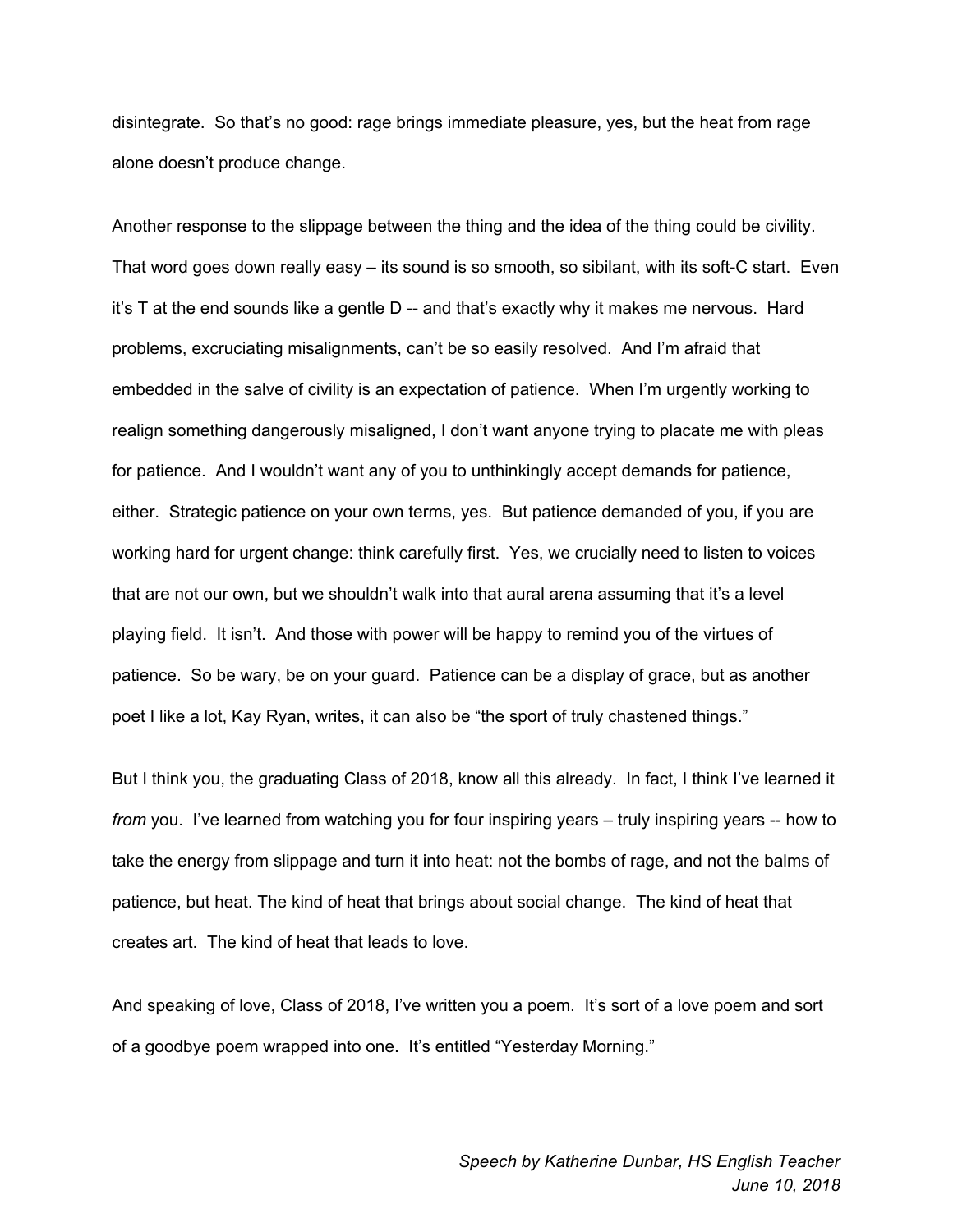## **Yesterday Morning**

Yesterday morning, not so early, I hear you heading towards the bathroom with a shuffle that sounds not quite like dragging but holds some resistance nonetheless. You close the bathroom door with a pull-and-a-lift. That damn door. I then hear the other broken noises – the light switch clicking on, sounding alright but incantate-ing light from only one of the two fixtures; the medicine chest's misaligned mirror clanging shut with the sound of someone dropping a metal toolbox; the toilet's post-flush hum-whine that could be a violin's first note, but isn't. You haven't let us fix the bathroom door's broken hardware because it's part of your childhood, you say.